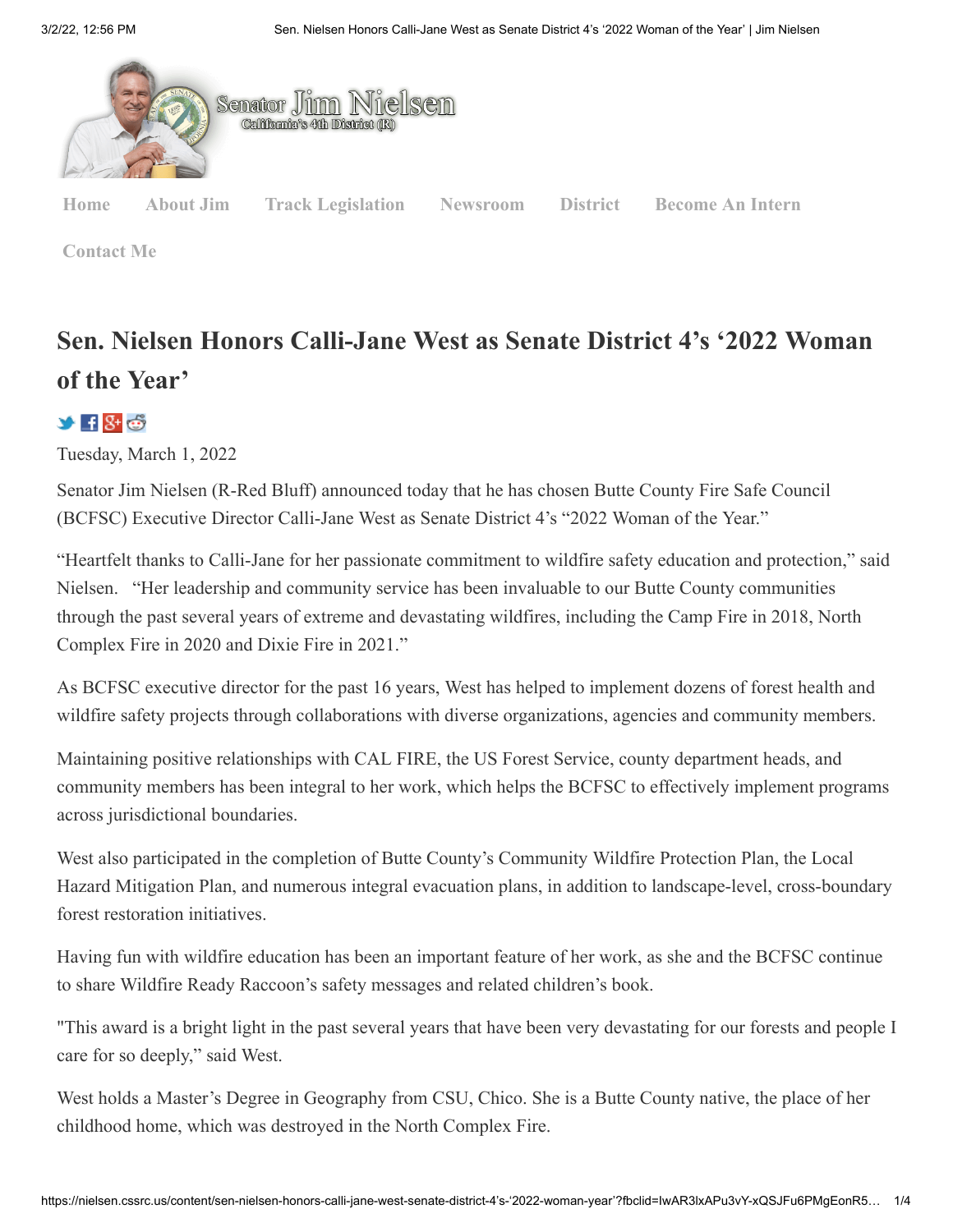3/2/22, 12:56 PM Sen. Nielsen Honors Calli-Jane West as Senate District 4's '2022 Woman of the Year' | Jim Nielsen

Held every March during Women's History Month, the Woman of the Year Award honors 120 extraordinary women from California, one from each Senate and Assembly district. Started in 1987, the annual award celebrates the community service and outstanding contributions of women in California.

Search

[Contact the Senator](https://nielsen.cssrc.us/content/email-me) [Join the Mailing List](https://nielsen.cssrc.us/content/join-mailing-list) [Reopen Our Economy](https://nielsen.cssrc.us/content/re-opening-our-economy) [EDD Failures](https://cssrc.us/issue/edd-timeline-failures)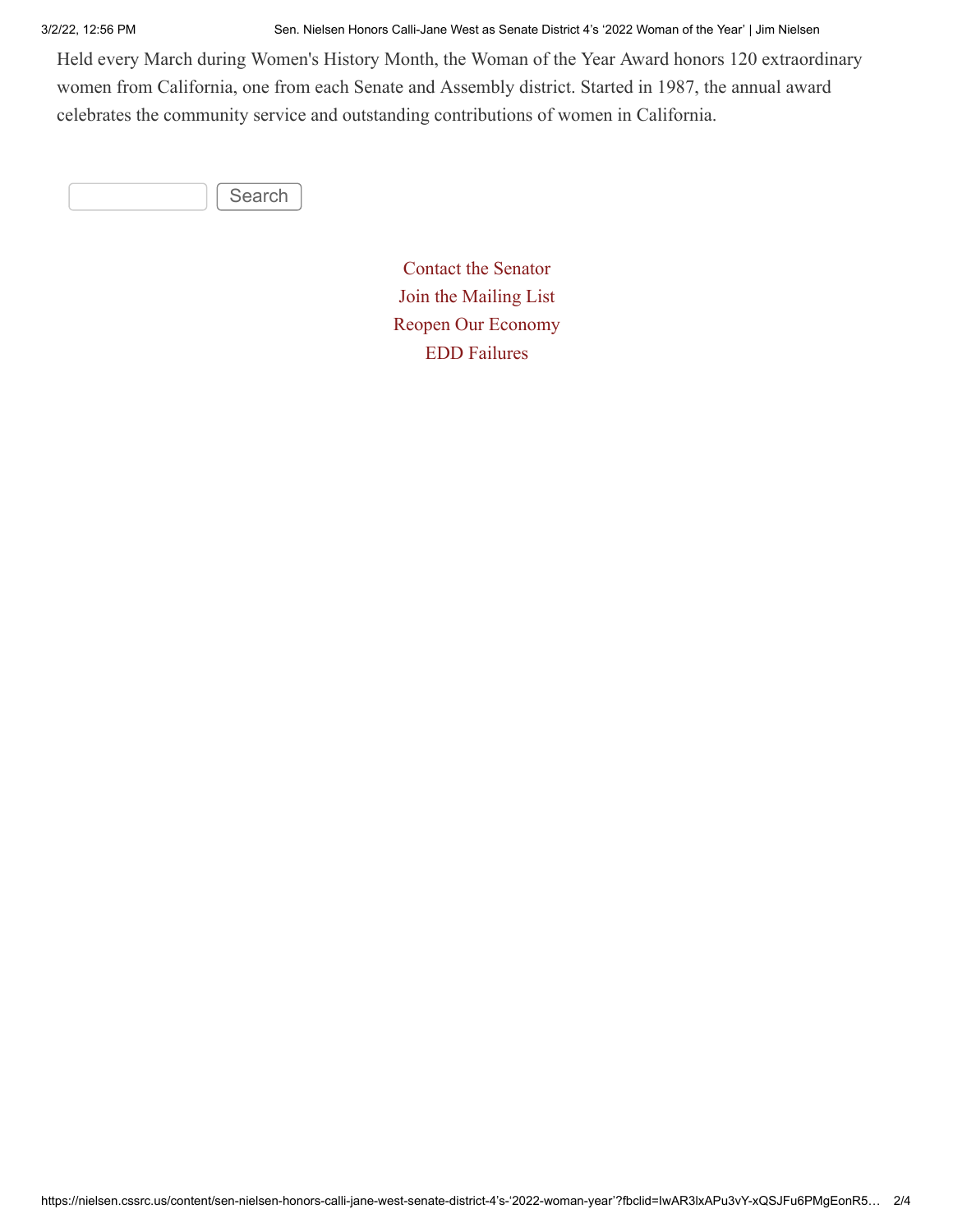## Tweets by [@CASenatorJim](https://twitter.com/CASenatorJim)



**[Senator Jim Nielsen](https://twitter.com/CASenatorJim)** @CASenatorJim

Thrilled to announce we are honoring Calli-Jane West, Executive Director of the [@ButteFireSafe](https://twitter.com/ButteFireSafe) Council, as Senate District 4's "2022 Woman of the Year." [#2022WomanOfTheYear](https://twitter.com/hashtag/2022WomanOfTheYear?src=hash)[nielsen.cssrc.us/content/sen-ni…](https://t.co/dWkGnqxeAU)



[20h](https://twitter.com/CASenatorJim/status/1498813668976254976)

[Embed](https://publish.twitter.com/?url=https%3A%2F%2Ftwitter.com%2FCASenatorJim) [View on Twitter](https://twitter.com/CASenatorJim)